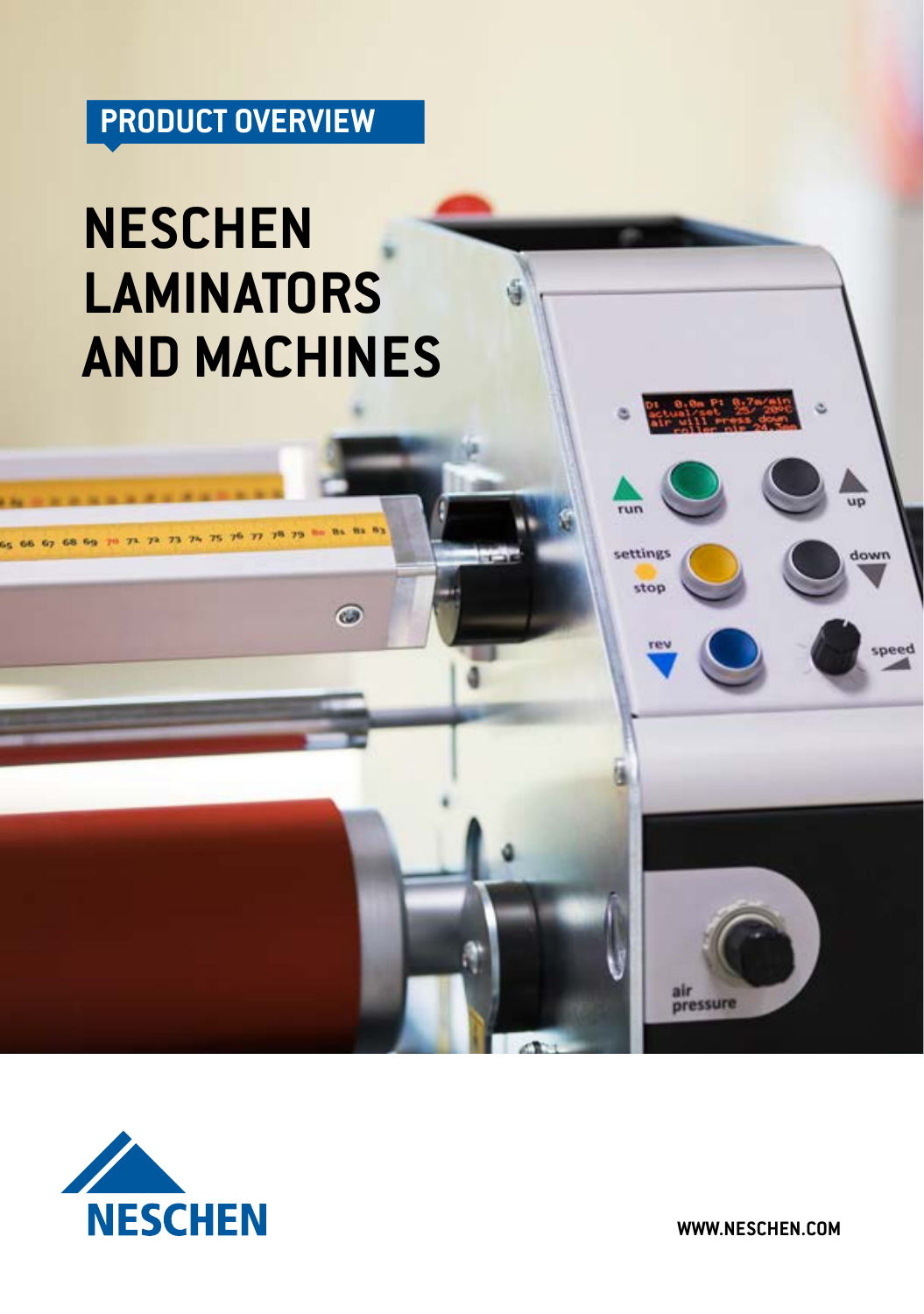

| <b>CONTENTS</b> |  |
|-----------------|--|
|                 |  |

| <b>NESCHEN ECOLAM 1650</b>         |   |
|------------------------------------|---|
| <b>NESCHEN COLDLAM 1650</b>        |   |
| <b>NESCHEN HOTLAM 1650 TH</b>      |   |
| <b>NESCHEN HOTLAM 1650 DOUBLEH</b> | 7 |
| <b>NESCHEN PHOTOLAM 650</b>        |   |
| <b>NESCHEN ROLLCUTTER 1650</b>     | c |
|                                    |   |
| <b>ACCESSORIES</b>                 |   |





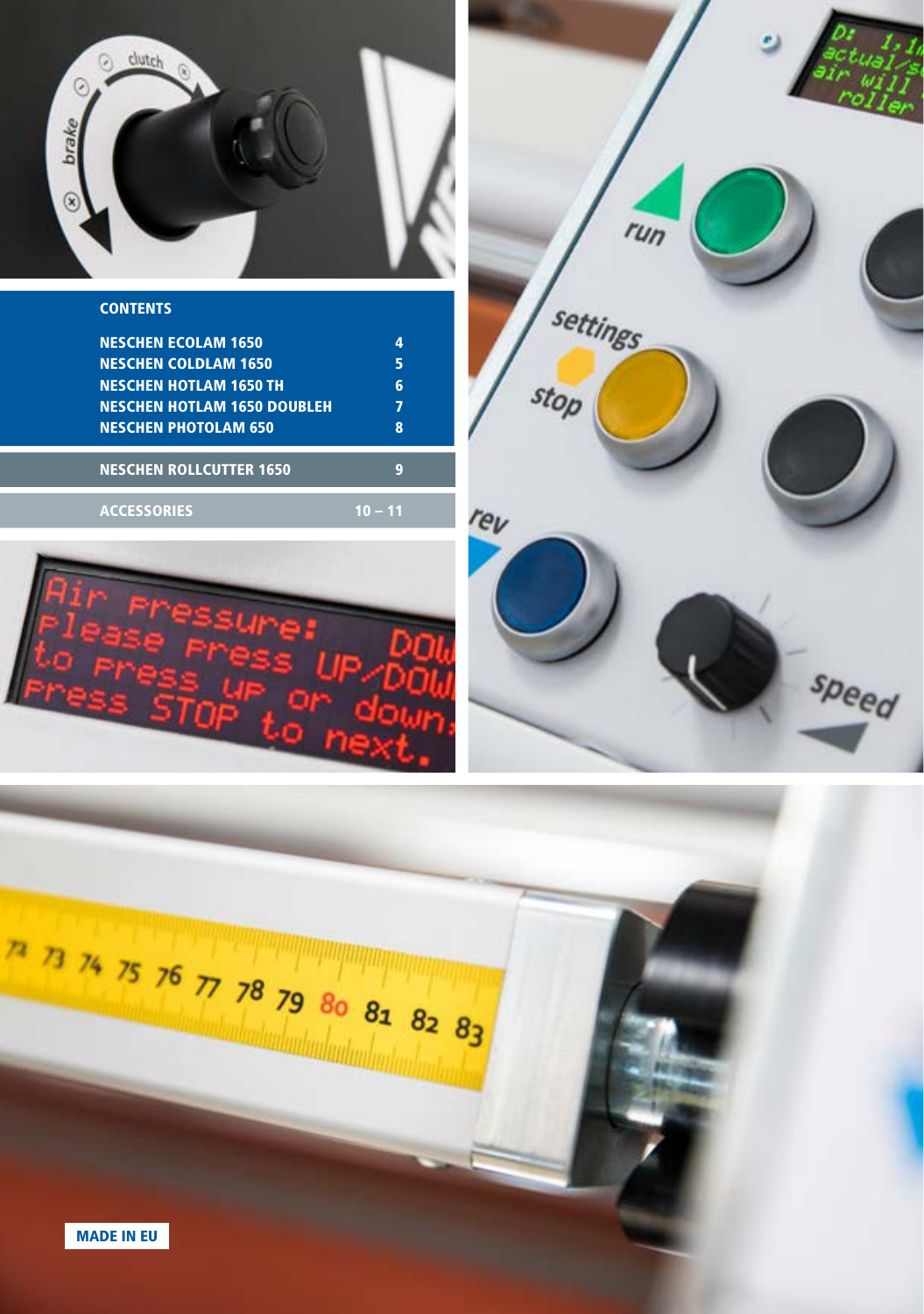#### ALL THAT ADVERTISING-TECHNICIANS AND PHOTOGRAPHERS WANT

Neschen laminators have been the synonym for professional, flexible and reliable laminating machines since the 1970s. The current Neschen range offers everything service providers or photographers could wish for, from price-conscious entry-level devices to high-end multifunctional laminators. Hot and cold lamination, user-friendly operation, high working speed and a wide range of applications characterise Neschen laminators. Exceptional quality at an unbeatable price-performance ratio.

When designing the laminators, we placed great emphasis on the fact that a large part of the maintenance can be carried out by the users themselves – this saves time and money.



| <b>WHICH LAMINATOR</b><br><b>THE BEST ONE</b><br>IS<br><b>FOR YOU?</b> | <b>NESCHEN<br/>ECOLAM 1650</b> | 1650<br><b>NESCHEN</b><br>COLDLAM 1 | HOTLAM 1650 TH<br><b>NESCHEN</b> | NESCHEN<br>HOTLAM 1650<br>DOUBLEH | PHOTOLAM 650<br><b>NESCHEN</b> |
|------------------------------------------------------------------------|--------------------------------|-------------------------------------|----------------------------------|-----------------------------------|--------------------------------|
| max. work width in mm                                                  | 1.650                          | 1.650                               | 1.650                            | 1.650                             | 6.50                           |
| max. work width in Inch                                                | 65"                            | 65"                                 | 65"                              | 65"                               | 26"                            |
| max. work speed                                                        | 4 m/Min.                       | 8 m/Min.                            | 12 m/Min.                        | 8 m/Min.                          | 2 m/Min.                       |
| Training time and effort                                               | 2                              | 2                                   | 3                                | 4                                 |                                |
| Operating volume                                                       | medium                         | medium                              | high                             | high                              | medium                         |
| Cold lamination                                                        |                                |                                     |                                  |                                   |                                |
| Hot lamination                                                         |                                |                                     |                                  |                                   |                                |
| Sealing                                                                |                                |                                     |                                  |                                   |                                |
| Rigid Indoor Displays                                                  |                                |                                     |                                  |                                   |                                |
| Flexible Indoor Displays                                               |                                |                                     |                                  |                                   |                                |
| Floor Graphics                                                         |                                |                                     |                                  |                                   |                                |
| <b>Backlit Displays</b>                                                |                                |                                     |                                  |                                   |                                |
| Pop-up Displays                                                        |                                |                                     |                                  |                                   |                                |
| Roll-up Displays                                                       |                                |                                     |                                  |                                   |                                |
| Photographs and prints                                                 |                                |                                     |                                  |                                   |                                |

#### *Training effort*

1: no training

2: minimal

3: moderate

4: intensive

● Scope of application

**•** Typical applications for cold

**Imminations Typical applications for** 

hot laminations

*Legend*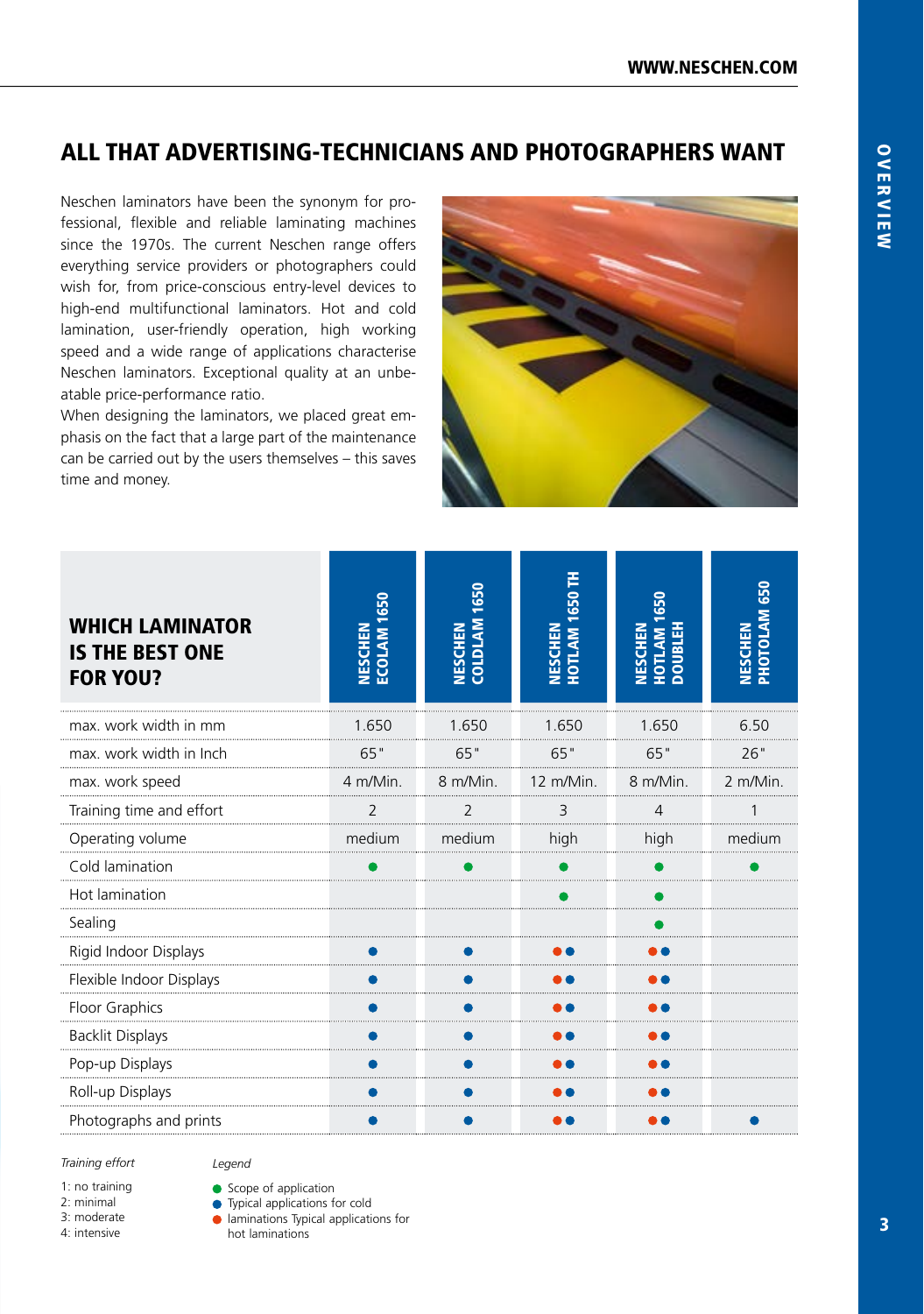### NESCHEN ECOLAM 1650



The NESCHEN EcoLam 1650 was specially designed as an entry-level unit for mounting and laminating prints with a width of up to 1650 mm. The Autogrip Shafts for user-friendly loading of a wide variety of materials make professional mounting and lamination easier than ever.

- Manual pressure and speed adjustment
- Wide variety of material and flexibility
- Externally located brakes for better adjustment of film tension
- Manually adjustable roller distance
- Ergonomic and user-friendly control panel on the top of the machine

| <b>TECHNICAL DATA</b>                            | Order no.: 6039985                         |
|--------------------------------------------------|--------------------------------------------|
| Max. processing width                            | 1.650 mm                                   |
| Max. processing speed                            | 4 m/Min.                                   |
| Max. contact pressure                            | 1.2 $N/mm^2$                               |
| Max. substrate thickness                         | mm                                         |
| Roller heating                                   |                                            |
| Dimensions, width $\times$ height $\times$ depth | 2.175 mm $\times$ 1.220 mm $\times$ 500 mm |
| Table height                                     | 870 mm on wheels, adjustable up to 950 mm  |
| Net weight                                       | 250 kg                                     |
| Power supply                                     | 1N/PE 230 V AC/50-60 Hz; 230 W, 1 A        |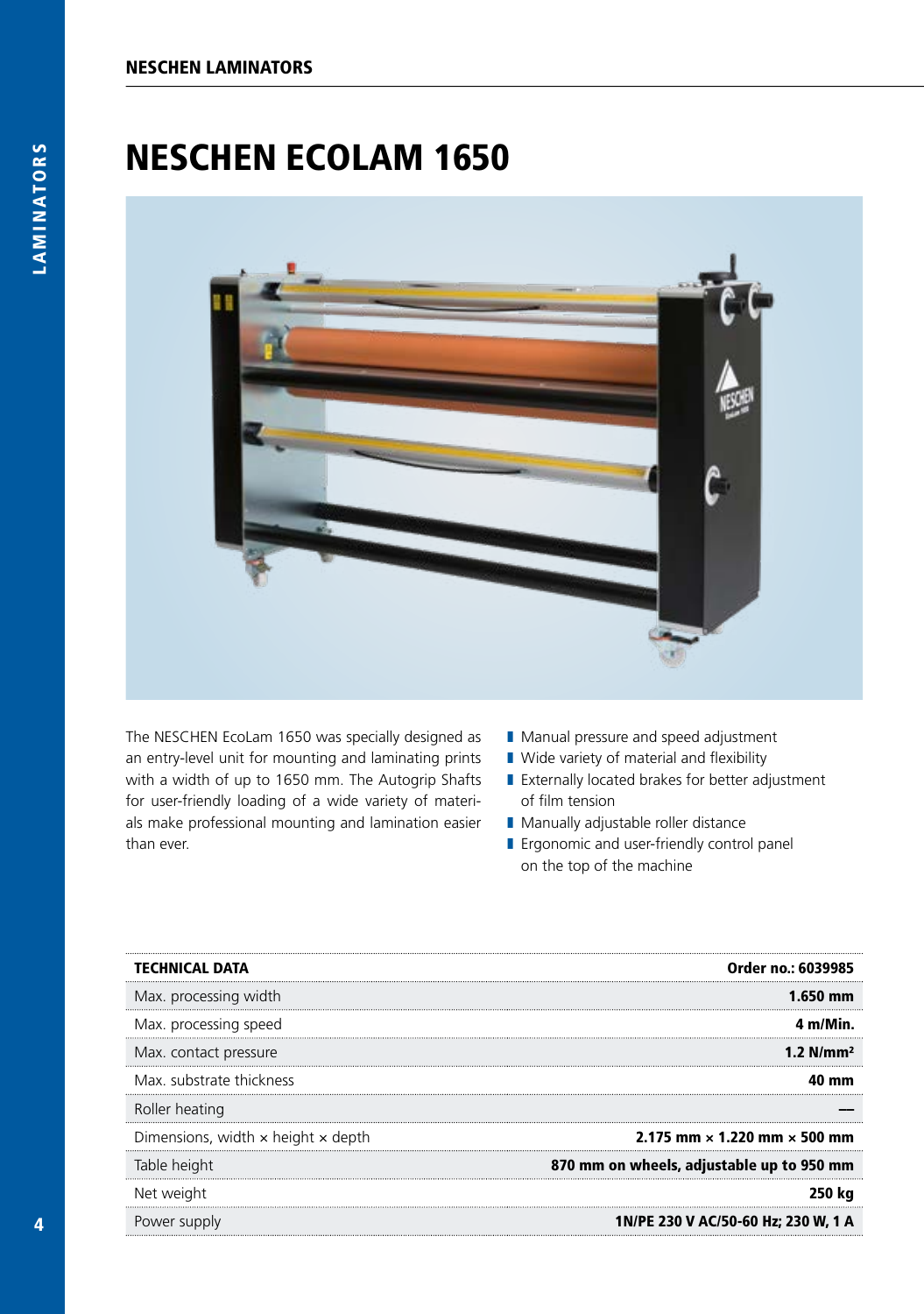### NESCHEN COLDLAM 1650



The NESCHEN ColdLam 1650 is our "all-rounder". Designed for basic applications, this device is particularly suitable for processing Pressure-sensitive products and offers a flexible and robust overall solution at an affordable price, with maximum functionality. Feeding table and unwinding tray facilitate handling with XL media.

- Ergonomic control panel for easy operation
- Foldable feed table for easy setup
- Pull-out unwinding trough for easy feeding of individual prints of up to 10 m
- Autogrip Shafts for user-friendly material loading
- Additional control panel at the rear of the machine
- Integrated compressor and roll-to-roll functionality
- Optional: Longitudinal cutting unit, 150 mm core adapter, outfeed table

| <b>TECHNICAL DATA</b>                            | Order no.: 6037409                         |
|--------------------------------------------------|--------------------------------------------|
| Max. processing width                            | 1.650 mm                                   |
| Max. processing speed                            | 8 m/Min.                                   |
| Max. contact pressure                            | $1.6$ N/mm <sup>2</sup>                    |
| Max. substrate thickness                         | mm                                         |
| Roller heating                                   | 70 °C (top roller)                         |
| Dimensions, width $\times$ height $\times$ depth | 2.175 mm $\times$ 1.320 mm $\times$ 550 mm |
| Table height                                     | 870 mm on wheels, adjustable up to 950 mm  |
| Net weight                                       | 400 ka                                     |
| Power supply                                     | 1N/PE 230 V AC/50-60 Hz; 1.700 W, 8 A      |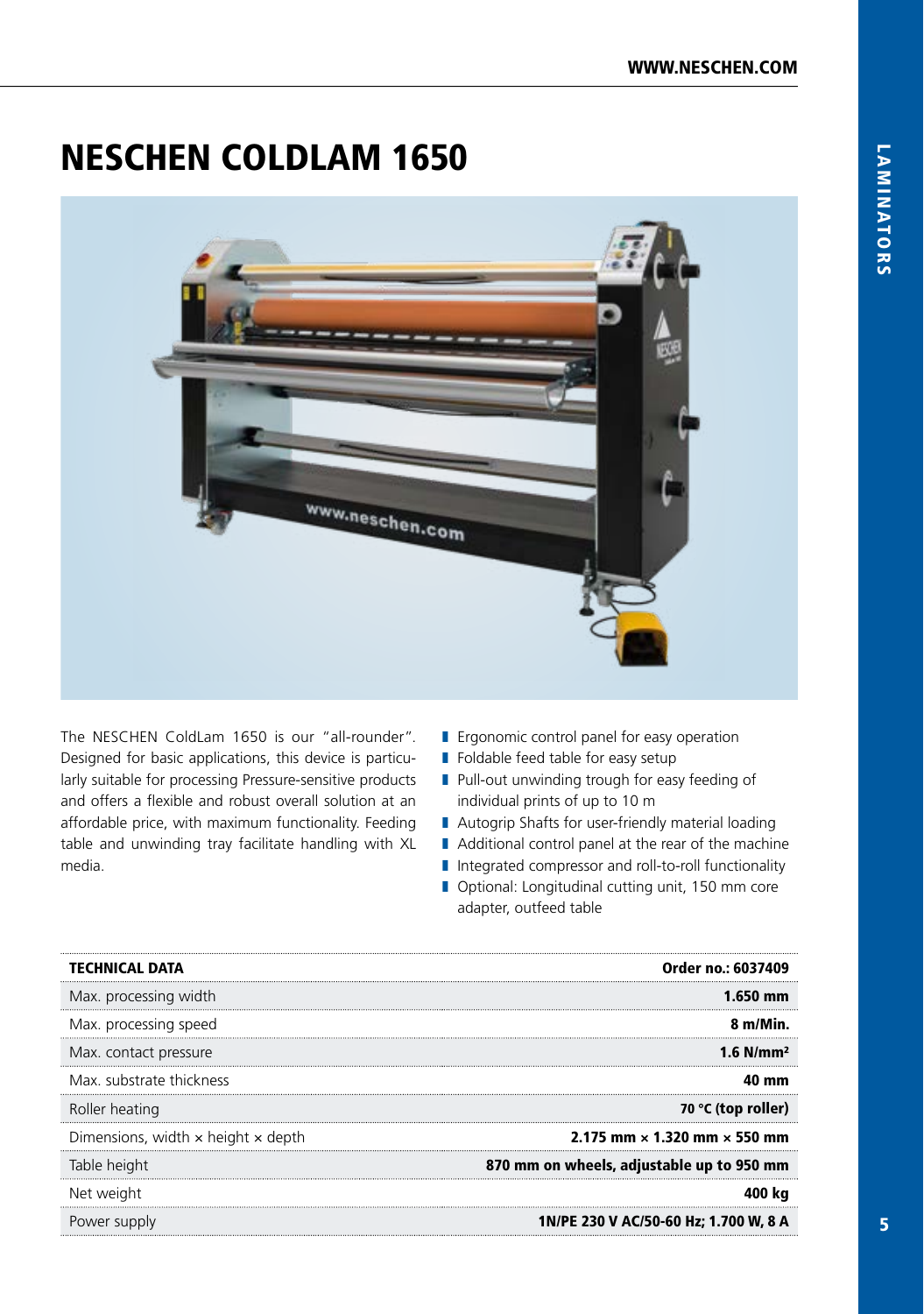### NESCHEN HOTLAM 1650 TH



The NESCHEN HotLam 1650 TH with its variable pressure and speed adjustment is aimed at both new and experienced users. A sophisticated roller concept with high contact roller pressure. At 12 metres per minute the Hotlam 1650 produces excellent results – fast. Auto-grip shafts allow for easy material handling.

- Manual air pressure and speed adjustment for maximum flexibility
- Swing-out Autogrip Shafts for user-friendly loading
- Externally located brakes for better adjustment of film tension
- Integrated compressor and role to role functionality
- Foldable feed table for easy setup
- Additional control panel at the rear of the machine
- Optional: Longitudinal cutting unit, 150 mm core adapter

| <b>TECHNICAL DATA</b>              | Order no.: 6037411                         |
|------------------------------------|--------------------------------------------|
| Max. processing width              | $1.650$ mm                                 |
| Max. processing speed              | 12 m/Min.                                  |
| Max. contact pressure              | $3.1$ N/mm <sup>2</sup>                    |
| Max. substrate thickness           | 40 mm                                      |
| Roller heating                     | 160 °C (top roller)                        |
| Dimensions, width x height x depth | 2.175 mm $\times$ 1.320 mm $\times$ 650 mm |
| Table height                       | 870 mm on wheels, adjustable up to 950 mm  |
| Net weight                         |                                            |
| Power supply                       | 1N/PE 230 V AC/50-60 Hz; 3.400 W, 16 A     |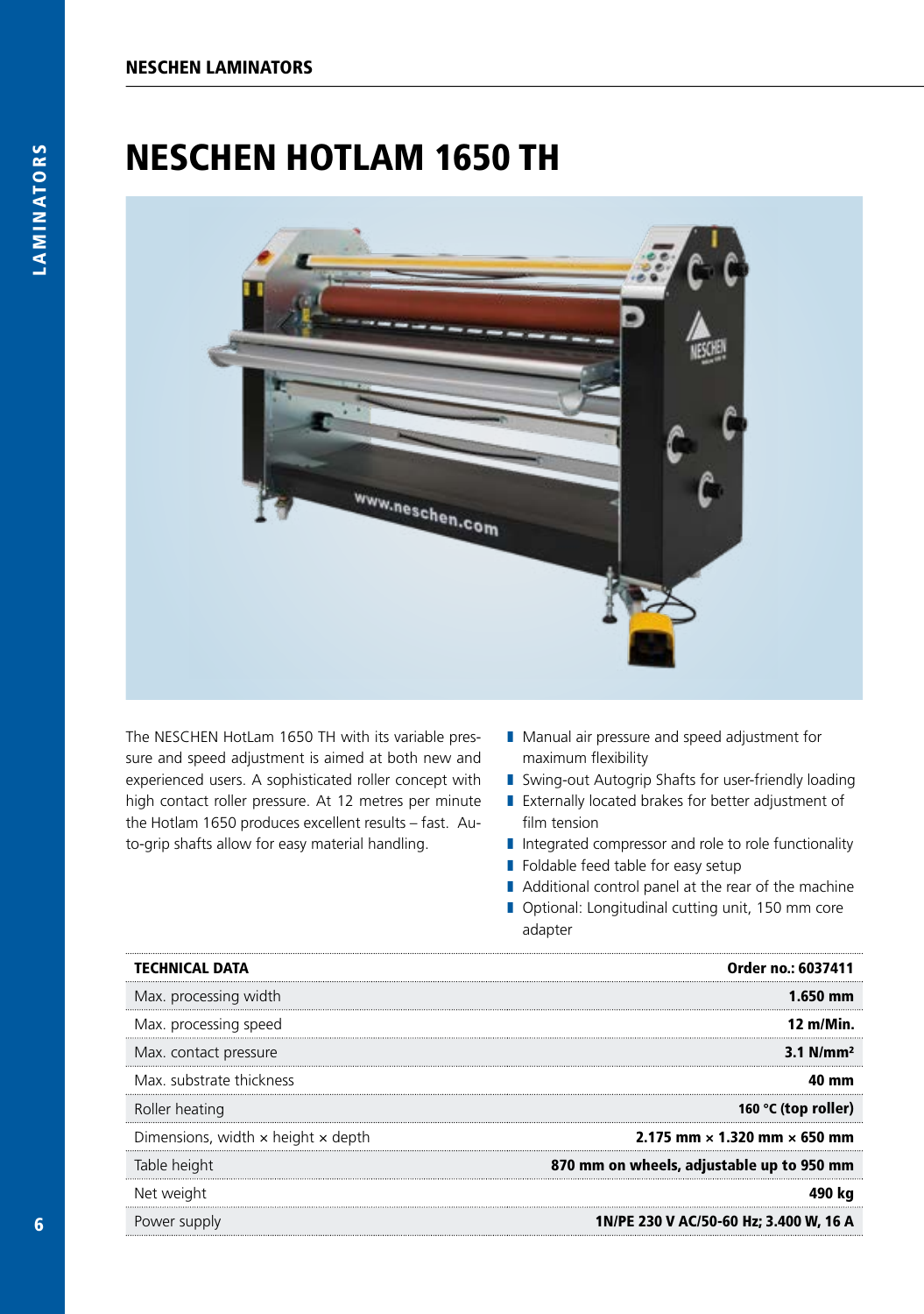## NESCHEN HOTLAM 1650 DOUBLEH



The NESCHEN HotLam 1650 DoubleH is the perfect device for experienced professional users. It impresses with the ability to combine Encapsulation of Heat Activated materials and a high working speed. Increasing the Finishing Department's productivity. Material protrusions can be easily removed with the integrated longitudinal cutting solution to prevent open adhesive tapes. Four of the seven Autogrip Shafts are swivel-mounted.

- 2 pairs of main rollers for hot/cold applications
- Four swing-out Autogrip Shafts for user-friendly loading
- Pull-out unwinding trough for easy feeding of individual prints of up to 10 m
- Externally located brakes for better adjustment of film tension
- Two foot switches
- Requires an external compressor for operation

| <b>TECHNICAL DATA</b>                            | Order no.: 6039986                              |
|--------------------------------------------------|-------------------------------------------------|
| Max. processing width                            | 1.650 mm                                        |
| Max. processing speed                            | 8 m/Min.                                        |
| Max. contact pressure                            | $3.1$ N/mm <sup>2</sup>                         |
| Max. substrate thickness                         | .N mm                                           |
| Roller heating                                   | 160 °C (both rollers)                           |
| Dimensions, width $\times$ height $\times$ depth | 2.175 mm $\times$ 1.390 mm $\times$ 850 mm      |
| Table height                                     | 870 mm on wheels, adjustable up to 850 - 950 mm |
| Net weight                                       | 820 ka                                          |
| Power supply                                     | 3P+N/PE 230 V AC/50-60 Hz; 9.000 W, 16 A        |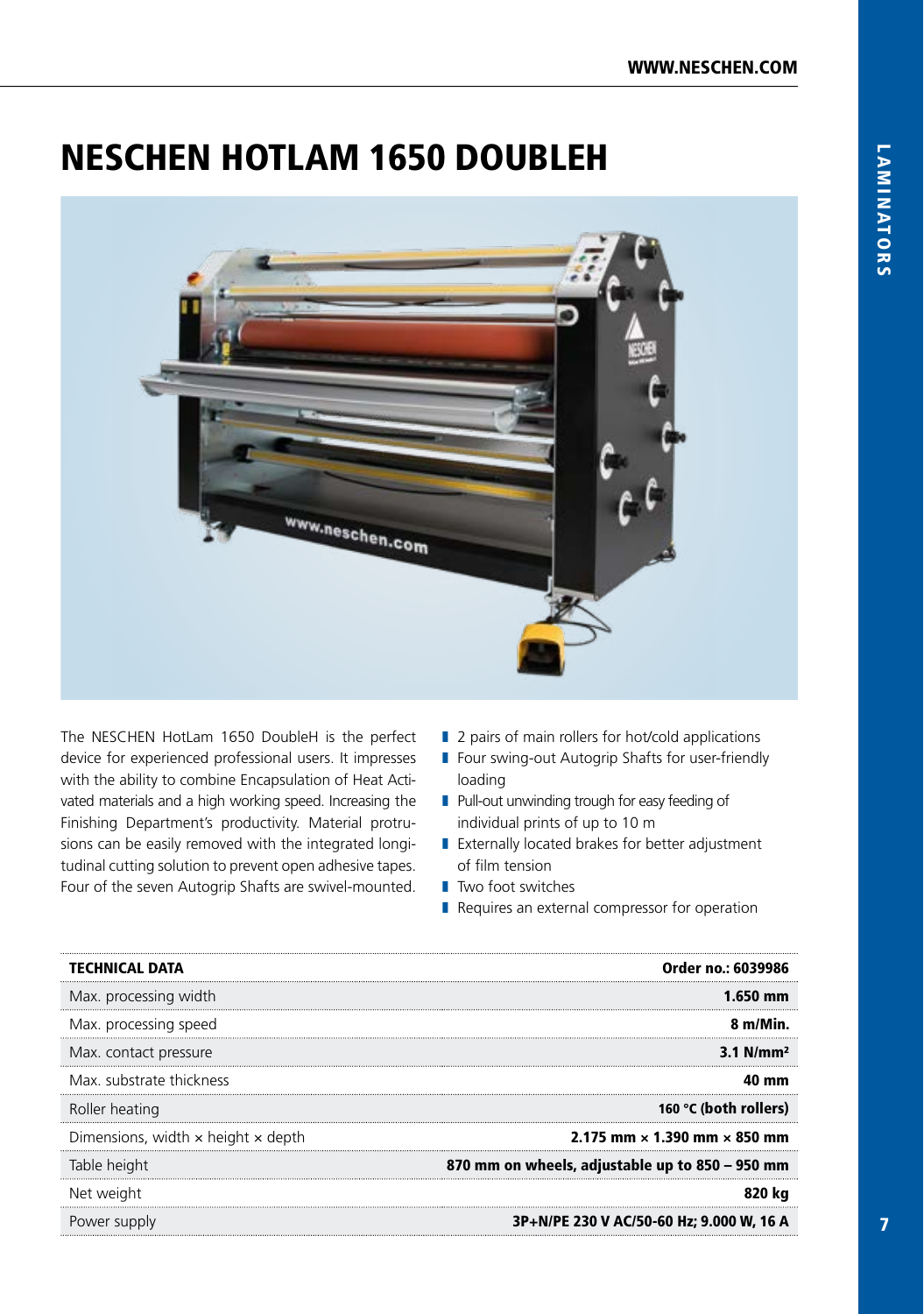### NESCHEN PHOTOLAM 650



This laminating device, specially developed for photographers, sets new standards in the field of high-quality photo lamination. The innovative NESCHEN PhotoLam 650 makes it possible to apply a protective film and a double-sided adhesive mounting film up to a maximum width of 650 mm to photos and prints in just one operation.

- Ideal for classical photography
- For all types of poster and art prints
- Externally located brakes for film tensioning
- Ergonomic and user-friendly controls
- Robust, free-standing model
- Suitable for use on Mezzanine Floors, due to an easily built frame

| <b>TECHNICAL DATA</b>                            | Order no.: 6041404                         |
|--------------------------------------------------|--------------------------------------------|
| Max. processing width                            | 650 mm                                     |
| Max. processing speed                            | 2 m/Min                                    |
| Max. contact pressure                            | 50 kg                                      |
| Max. substrate thickness                         | 20 mm                                      |
| Roller heating                                   | 70 °C (top roller)                         |
| Dimensions, width $\times$ height $\times$ depth | 1.240 mm $\times$ 1.070 mm $\times$ 950 mm |
| Table height                                     | 920 mm on support                          |
| Net weight                                       | 90 ka                                      |
| Power supply                                     | 1N/PE 230 V AC/50-60 Hz, 1.600 W, 7 A      |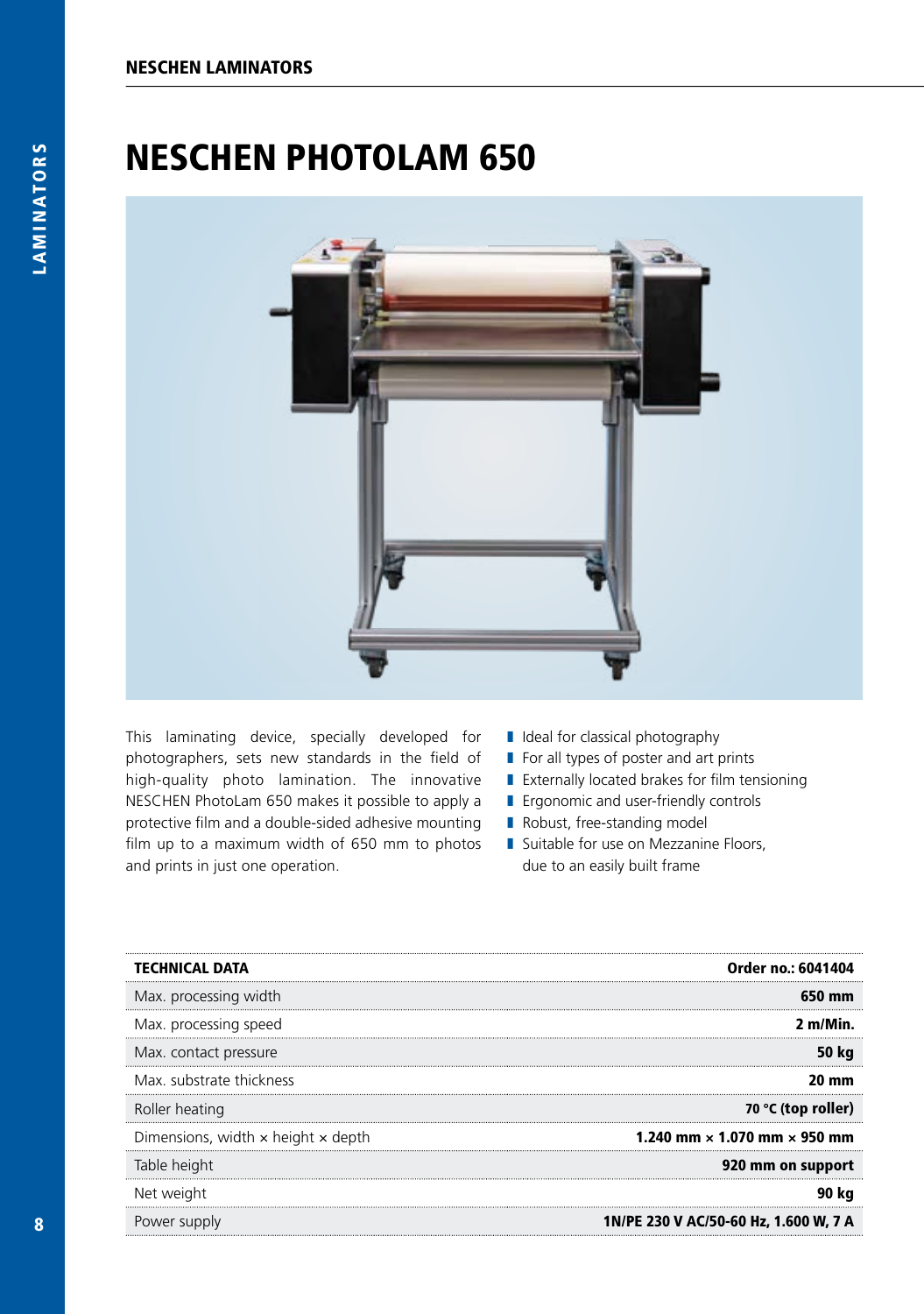#### NESCHEN ROLLCUTTER 1650



The Neschen Rollcutter optimizes stock management. From a large format, you create what you need for your project without any delivery time. You become more flexible and faster - a decisive advantage over your competitors! What's more, leftover stock can be put to good use for smaller-format runs. This reduces handling and storage costs and increases efficiency.

- Digital measuring tape for length and width
- Autogrip axis can be swiveled
- High level of stability and mobility
- Drive can be continuously adjusted in two directions
- Cutting to length and wrapping up to 200 mm thickness
- Cutting to length and wrapping up to 300 mm thickness

| <b>TECHNICAL DATA</b>                                      | Order no.: 6041154                         |
|------------------------------------------------------------|--------------------------------------------|
| Max. processing width                                      | 1.650 mm                                   |
| Max. cutting diameter                                      | 200 mm                                     |
| Max. diameter unwinding axis                               | $300 \text{ mm}$                           |
| Dimensions, width $\times$ height $\times$ depth           | 2.220 mm $\times$ 1.220 mm $\times$ 700 mm |
| Net weight                                                 | 115 ka                                     |
| Transport weight                                           | 185 ka                                     |
| Transport dimensions, width $\times$ height $\times$ depth | 2.300 mm $\times$ 1.550 mm $\times$ 950 mm |
| Power supply                                               | 1N/PE 230 VAC/50 Hz-60 Hz; 600 W; 3 A      |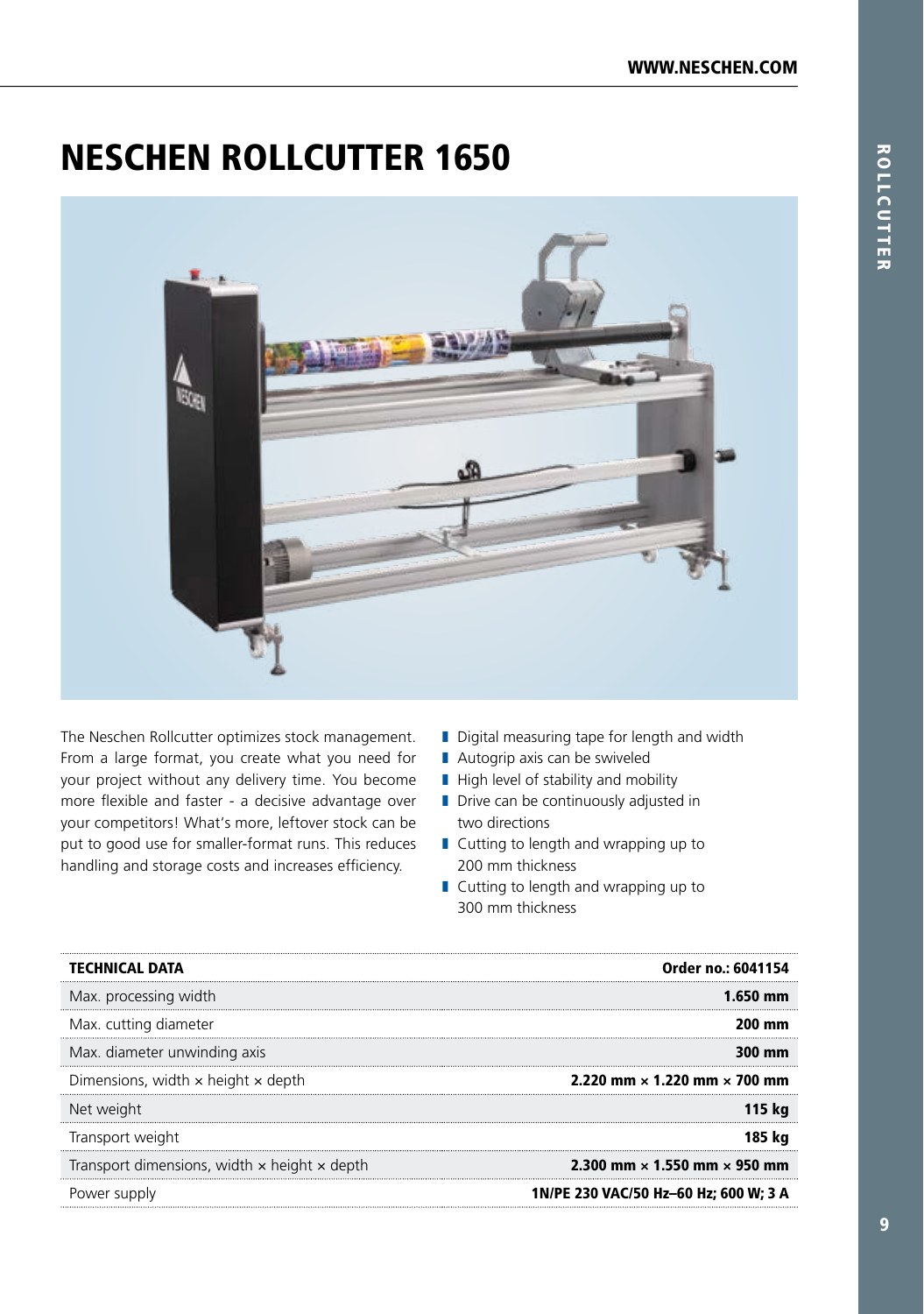### NESCHEN CUTTING UNIT





The optionally available NESCHEN cutting unit consists of a knife table with four fixed, replaceable blades. Suitable for NESCHEN ColdLam and HotLam TH laminators.

| <b>Order no.:</b> $6040476$ |                                  |
|-----------------------------|----------------------------------|
| PU:                         | 1 cutting unit with              |
|                             | 4 cutting heads including blades |

### INDUSTRIAL CORE ADAPTER



Adapter for holding 150 mm thick industrial cores. The set consists of two adapters, suitable for all 1.650 mm NESCHEN laminators.



| Order no.: | 6040877                 |
|------------|-------------------------|
| Plŀ        | 1 set for 1 roller/axle |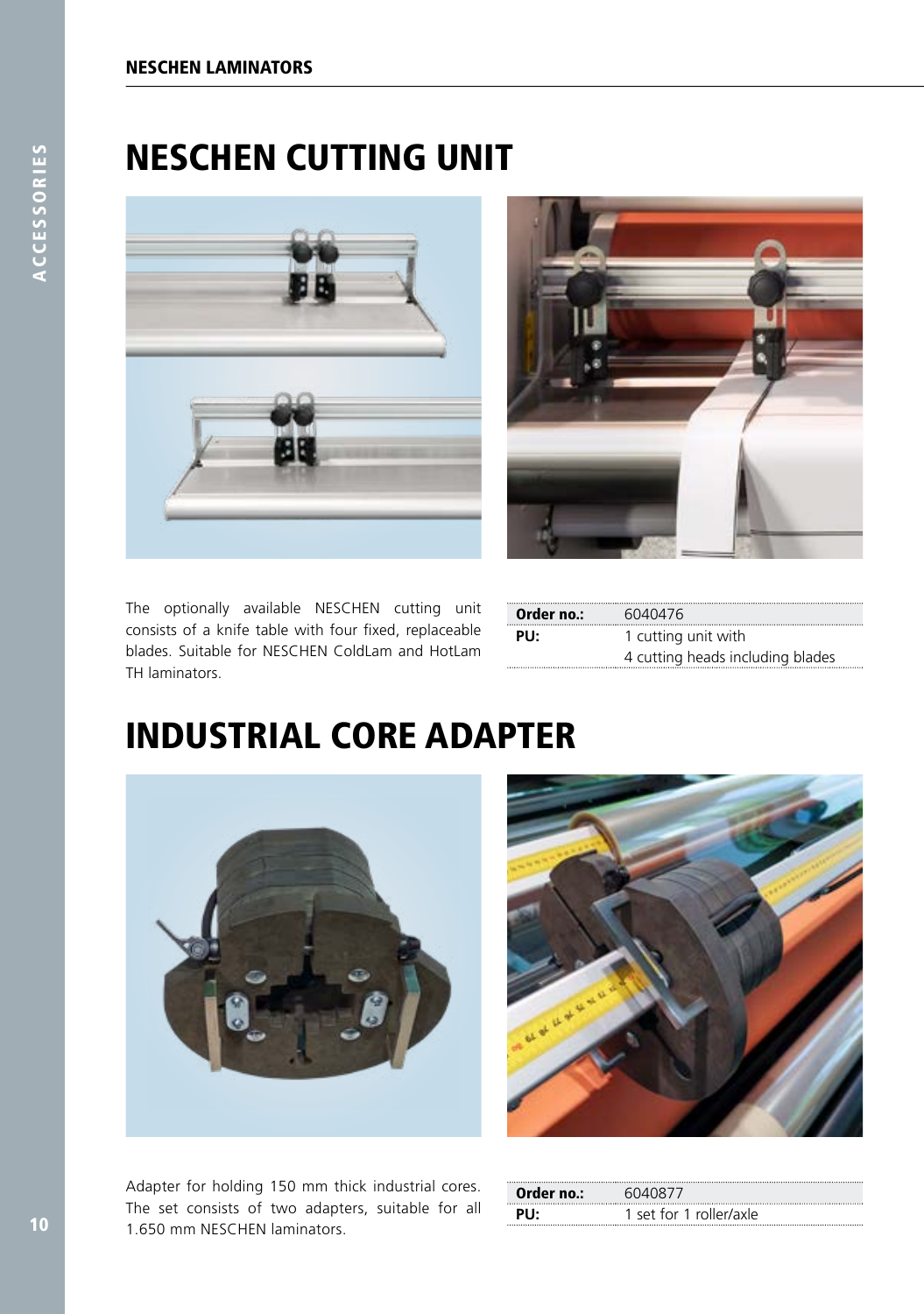#### ROLLER TABLES

The set of 2 metal roller tables, each with 15 smoothrunning castors, can be flexibly adapted to any machine and task. They each have 2 braked and 2 unbraked swivel castors.

| Order no.:       | 6044476                                                          |
|------------------|------------------------------------------------------------------|
| PU:              | 1 Set (2 pcs., delivered unmounted)                              |
| <b>Measures:</b> | approx. $157 \times 56$ cm each                                  |
|                  | <b>Rack height:</b> $85 \text{ cm} - 95 \text{ cm}$ , adjustable |



#### WORK TABLE

Large table on swivel castors for high movability. The 18 mm thick worktop will be delivered in two parts. The lower shelf has an area of approx.  $170 \times 140$  cm.

| Order no.:                    | 6044477                                |
|-------------------------------|----------------------------------------|
| PU:                           | 1 Table (delivered unmounted)          |
| <b>Worktop:</b>               | approx. $200 \times 150 \times 1.8$ cm |
| Rack height:                  | 85 cm - 95 cm, adjustable              |
| <b>Plate thickness:</b> 18 mm |                                        |
|                               |                                        |



#### SAFETY KNIFE

This safety knife with plastic spring, reliably guides even thin material towards the blade and prevents it from curling it up. Paper and films are cut safely at an opti mum 45-degree angle. Blade is replaceable.

| Order no.: | 6040211   |
|------------|-----------|
| PU:        | 10 pieces |
|            |           |



#### LIQUID CLEANER

Easy-to-handle special cleaner for removing dust and dirt from silicone rollers. The fast evaporating liquid cleaner is free of romatics and acetone.

|            | <b>603455'</b> |
|------------|----------------|
| Order no.: |                |
| PH<br>     | .              |